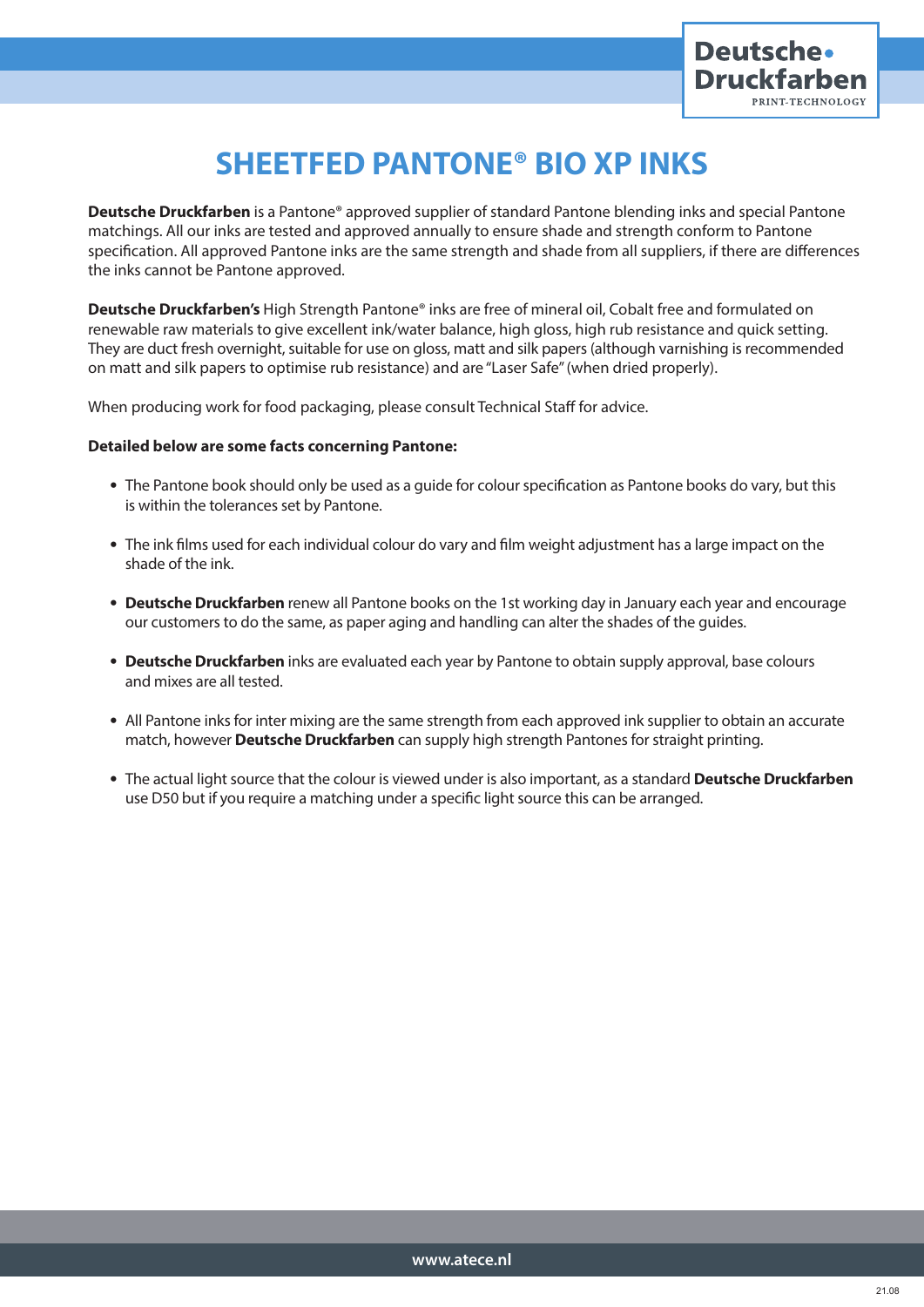

The Pantone books should be used as a guide. Slight variation may occur between printings, as well as during each printing. Within the same printing, the high and low density tolerances can show a colour variation. Pantone recommends that when specifying colour, the customer should always use a colour chip from the PANTONE Colour Specifier to ensure precise colour communication. If a colour chip is not available, one must indicate the exact printing from which they are specifying or ideally supply the actual book. Good communication between the designer, the printer and the ink manufacturer is very important to achieve the desired finished product.

This datasheet highlights the potential problems which can occur. However, in general the problems encountered are minimal.

**Deutsche Druckfarben** have invested in the latest computerised spectrophotometer from Gretag, which allows colours to be clearly specified using colour metric systems. The colour co-ordinates can be transported to any location through the internet enabling colour communication at the touch of the button.

Demonstrations of this system can be carried out by prior arrangement.

There are also many other parameters which need to be considered when requesting special matchings. When an order is placed, information concerning the substrate to be used, whether the c or u shade of the Pantone book needs to be matched, and any post print processes such as lamination, UV varnishing, laser personalising etc. all need to be considered. Without all this information being carefully collated the final printed shade on press will be inaccurate, or the ink may not be suitable for its required end use.

## **UV Varnish and Lamination**

It is important to understand that although **Deutsche Druckfarben** Sheetfed Pantones are formulated to be suitable for UV Varnish and Lamination, the following standard colours are not resistant to colour change under | these conditions:

- Reflex Blue
- 072 Blue
- Purple
- Violet
- Rhodamine Red

Please note that LAMINATION Colours with high resistance properties are available on request. However, you should consult our Technical staff for advice on UV Varnishing such colours.

**NOTE: When mixing with very low percentages of purple, it is possible under extreme circumstances for the pigment to be affected by the IPA in the fount mix - please contact our Technical Staff for further advice on the use of formulations based on resistant pigments.**